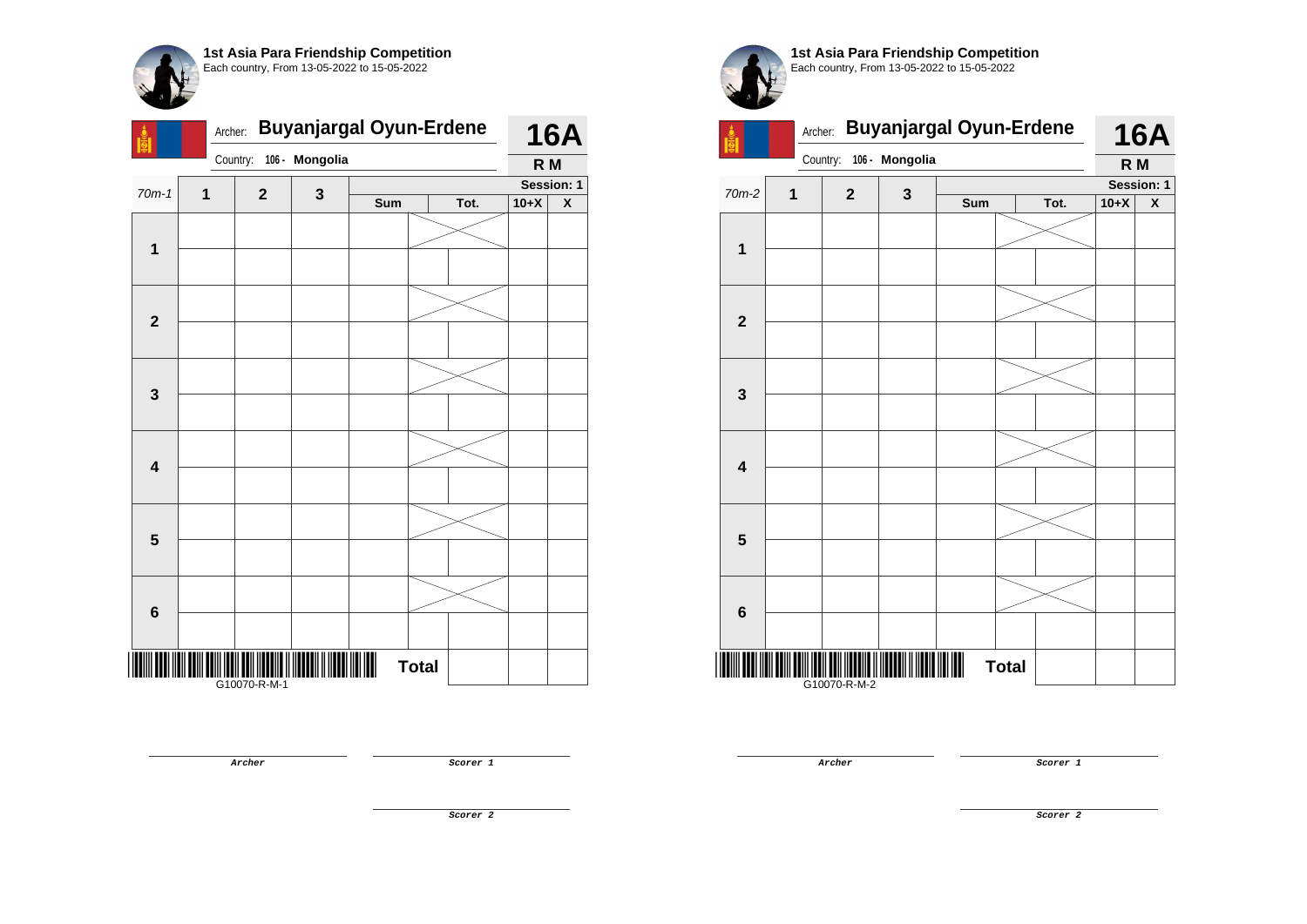

|                         | Archer:                         |                         |  | <b>Purevtsend Munkhbaatar</b> |              |      |            | <b>17A</b>         |
|-------------------------|---------------------------------|-------------------------|--|-------------------------------|--------------|------|------------|--------------------|
|                         |                                 | Country: 106 - Mongolia |  |                               |              |      | R M        |                    |
| $70m-1$                 | 1<br>$\mathbf 2$<br>$\mathbf 3$ |                         |  |                               |              |      | Session: 1 |                    |
|                         |                                 |                         |  | Sum                           |              | Tot. | $10+X$     | $\pmb{\mathsf{X}}$ |
| $\mathbf{1}$            |                                 |                         |  |                               |              |      |            |                    |
|                         |                                 |                         |  |                               |              |      |            |                    |
| $\overline{\mathbf{2}}$ |                                 |                         |  |                               |              |      |            |                    |
|                         |                                 |                         |  |                               |              |      |            |                    |
|                         |                                 |                         |  |                               |              |      |            |                    |
| $\mathbf{3}$            |                                 |                         |  |                               |              |      |            |                    |
|                         |                                 |                         |  |                               |              |      |            |                    |
| $\overline{\mathbf{4}}$ |                                 |                         |  |                               |              |      |            |                    |
|                         |                                 |                         |  |                               |              |      |            |                    |
| $5\phantom{1}$          |                                 |                         |  |                               |              |      |            |                    |
|                         |                                 |                         |  |                               |              |      |            |                    |
| $6\phantom{1}6$         |                                 |                         |  |                               |              |      |            |                    |
|                         |                                 | G10074-R-M-1            |  |                               | <b>Total</b> |      |            |                    |

**Archer Scorer 1** 

Archer: **Purevtsend Munkhbaatar**  Country: **106 - Mongolia 17A R M**  $70m-2$  **1 2 3 Session: 1 Sum Tot. 10+X X 1 2 3 4 5 6**

<u>Maria di Karajaan Maria Maria Maria Maria Maria Maria Maria Maria Maria Maria Maria Maria Maria Maria Maria Ma</u>

G10074-R-M-2

**1st Asia Para Friendship Competition** Each country, From 13-05-2022 to 15-05-2022

**Archer Scorer 1** 

**Total** 

**Scorer 2**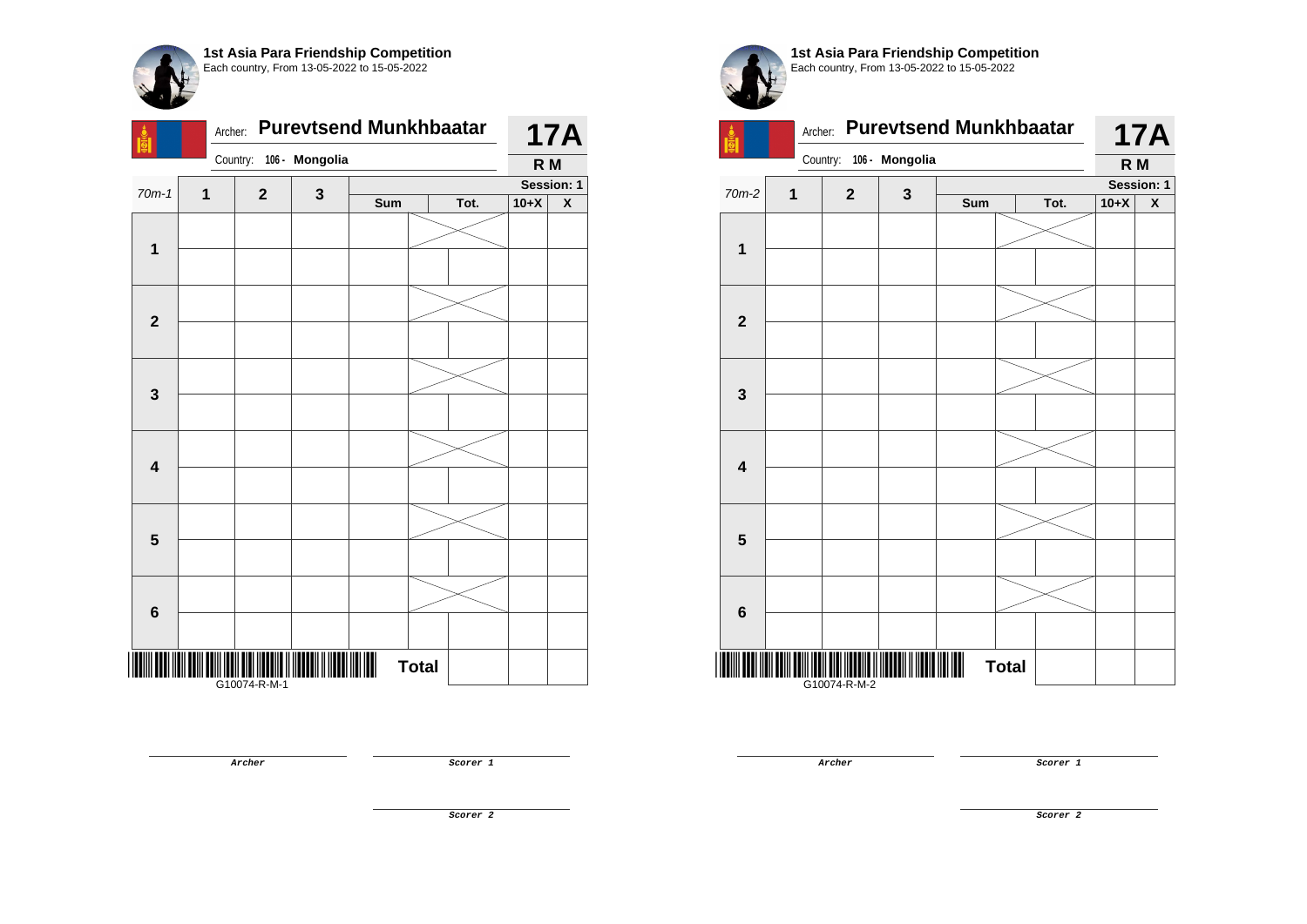| <b>Di(O</b> e           | <b>Baatar Javkhlantugs</b><br>Archer: |                |                |     |              |      | <b>18A</b> |                           |  |
|-------------------------|---------------------------------------|----------------|----------------|-----|--------------|------|------------|---------------------------|--|
|                         |                                       | Country:       | 106 - Mongolia |     |              |      | R M        |                           |  |
| $70m-1$                 | 1                                     | $\overline{2}$ | 3              |     |              |      |            | Session: 1                |  |
|                         |                                       |                |                | Sum |              | Tot. | $10+X$     | $\boldsymbol{\mathsf{x}}$ |  |
|                         |                                       |                |                |     |              |      |            |                           |  |
| $\mathbf 1$             |                                       |                |                |     |              |      |            |                           |  |
|                         |                                       |                |                |     |              |      |            |                           |  |
|                         |                                       |                |                |     |              |      |            |                           |  |
| $\mathbf{2}$            |                                       |                |                |     |              |      |            |                           |  |
|                         |                                       |                |                |     |              |      |            |                           |  |
|                         |                                       |                |                |     |              |      |            |                           |  |
| $\mathbf{3}$            |                                       |                |                |     |              |      |            |                           |  |
|                         |                                       |                |                |     |              |      |            |                           |  |
|                         |                                       |                |                |     |              |      |            |                           |  |
|                         |                                       |                |                |     |              |      |            |                           |  |
| 4                       |                                       |                |                |     |              |      |            |                           |  |
|                         |                                       |                |                |     |              |      |            |                           |  |
|                         |                                       |                |                |     |              |      |            |                           |  |
| $\overline{\mathbf{5}}$ |                                       |                |                |     |              |      |            |                           |  |
|                         |                                       |                |                |     |              |      |            |                           |  |
|                         |                                       |                |                |     |              |      |            |                           |  |
| 6                       |                                       |                |                |     |              |      |            |                           |  |
|                         |                                       |                |                |     |              |      |            |                           |  |
|                         |                                       |                |                |     |              |      |            |                           |  |
| IIIIII                  |                                       | G10071-R-M-1   |                |     | <b>Total</b> |      |            |                           |  |



**1**



**Archer Scorer 1** 

**Archer Scorer 1** 

**18A R M**

**Session: 1**

**Scorer 2**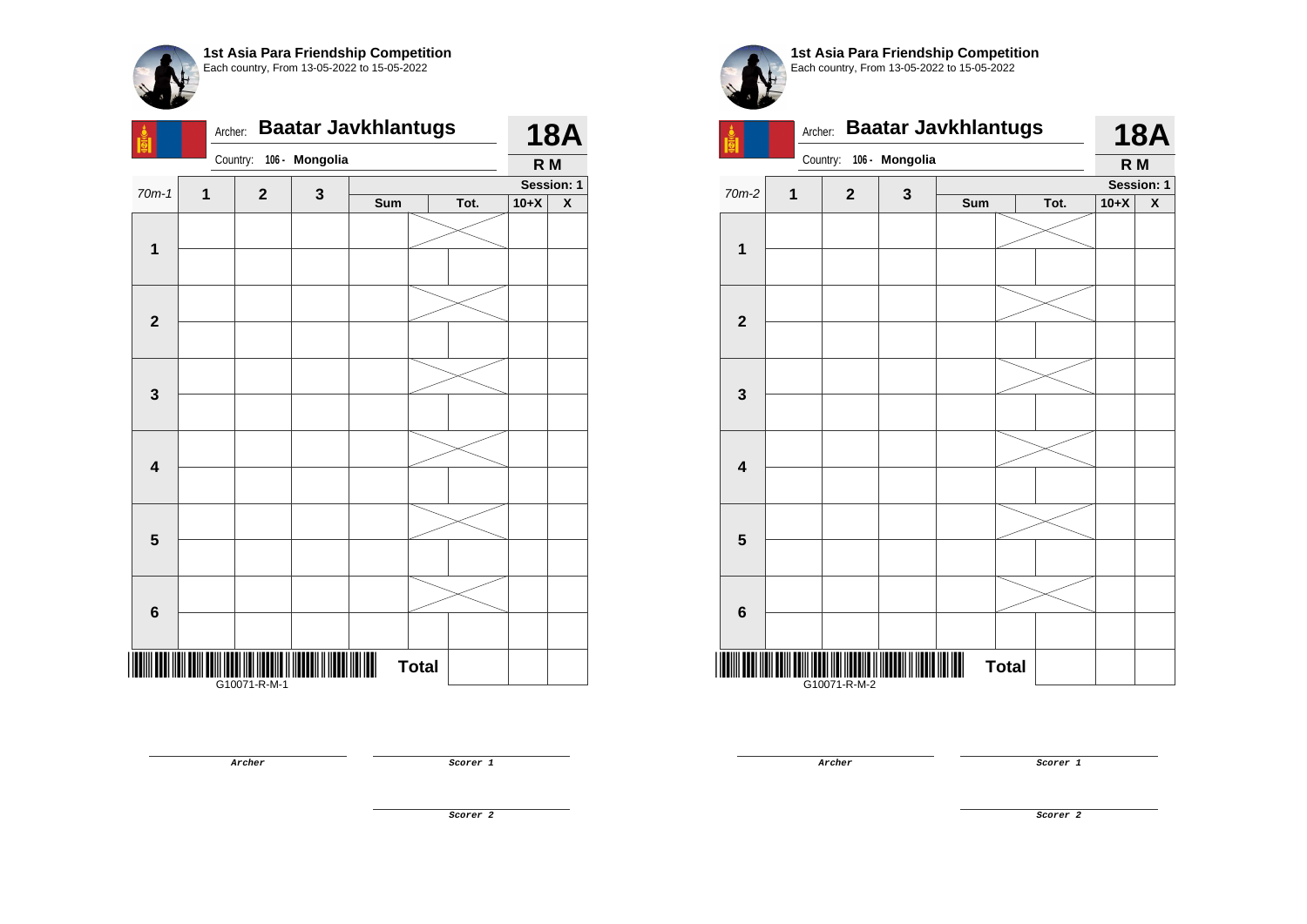

|                         | Azbileg Amarbayasgalan<br>Archer: |              |                |     |              |      | <b>19A</b> |   |  |
|-------------------------|-----------------------------------|--------------|----------------|-----|--------------|------|------------|---|--|
|                         |                                   | Country:     | 106 - Mongolia |     |              |      | R M        |   |  |
| $70m-1$                 | 1<br>$\mathbf{2}$                 |              |                |     |              |      | Session: 1 |   |  |
|                         |                                   |              | 3              | Sum |              | Tot. | $10+X$     | X |  |
| $\mathbf 1$             |                                   |              |                |     |              |      |            |   |  |
|                         |                                   |              |                |     |              |      |            |   |  |
| $\mathbf{2}$            |                                   |              |                |     |              |      |            |   |  |
|                         |                                   |              |                |     |              |      |            |   |  |
|                         |                                   |              |                |     |              |      |            |   |  |
| $\mathbf{3}$            |                                   |              |                |     |              |      |            |   |  |
|                         |                                   |              |                |     |              |      |            |   |  |
| $\overline{\mathbf{4}}$ |                                   |              |                |     |              |      |            |   |  |
|                         |                                   |              |                |     |              |      |            |   |  |
| $\overline{\mathbf{5}}$ |                                   |              |                |     |              |      |            |   |  |
|                         |                                   |              |                |     |              |      |            |   |  |
| $\bf 6$                 |                                   |              |                |     |              |      |            |   |  |
|                         |                                   | G10075-R-M-1 |                |     | <b>Total</b> |      |            |   |  |





**Archer Scorer 1** 

**Scorer 2**

**Archer Scorer 1**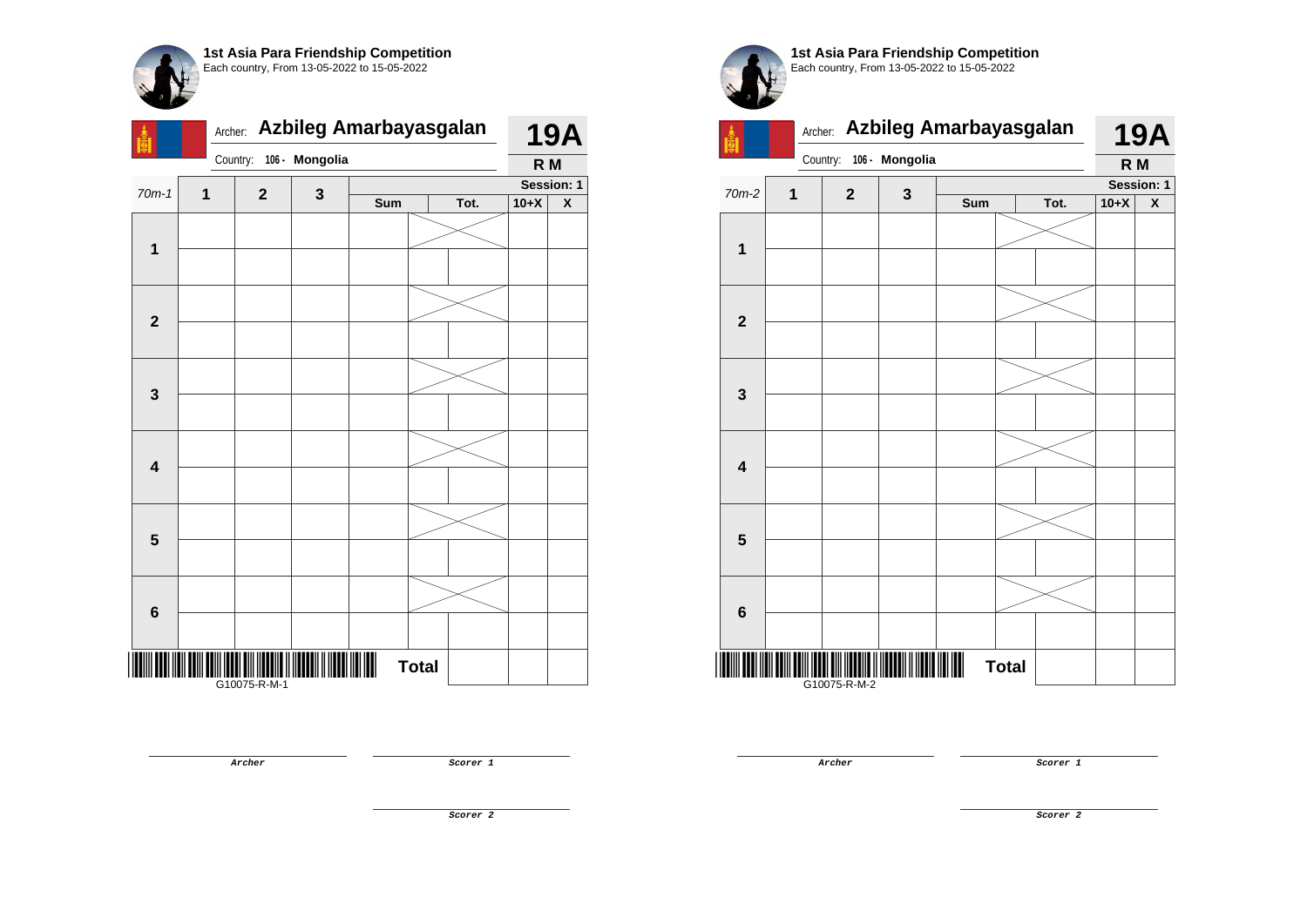| <b>Bile</b>             | Amarbayasgalan Ankhbayar<br>Archer: |              |                |     |              |      |        | <b>20A</b>         |  |  |
|-------------------------|-------------------------------------|--------------|----------------|-----|--------------|------|--------|--------------------|--|--|
|                         |                                     | Country:     | 106 - Mongolia |     |              |      | R M    |                    |  |  |
| $70m-1$                 | 1                                   | $\mathbf{2}$ | 3              |     | Session: 1   |      |        |                    |  |  |
|                         |                                     |              |                | Sum |              | Tot. | $10+X$ | $\pmb{\mathsf{X}}$ |  |  |
|                         |                                     |              |                |     |              |      |        |                    |  |  |
| 1                       |                                     |              |                |     |              |      |        |                    |  |  |
|                         |                                     |              |                |     |              |      |        |                    |  |  |
|                         |                                     |              |                |     |              |      |        |                    |  |  |
| $\mathbf{2}$            |                                     |              |                |     |              |      |        |                    |  |  |
|                         |                                     |              |                |     |              |      |        |                    |  |  |
|                         |                                     |              |                |     |              |      |        |                    |  |  |
| $\mathbf 3$             |                                     |              |                |     |              |      |        |                    |  |  |
|                         |                                     |              |                |     |              |      |        |                    |  |  |
|                         |                                     |              |                |     |              |      |        |                    |  |  |
|                         |                                     |              |                |     |              |      |        |                    |  |  |
| $\overline{\mathbf{4}}$ |                                     |              |                |     |              |      |        |                    |  |  |
|                         |                                     |              |                |     |              |      |        |                    |  |  |
|                         |                                     |              |                |     |              |      |        |                    |  |  |
| $\overline{\mathbf{5}}$ |                                     |              |                |     |              |      |        |                    |  |  |
|                         |                                     |              |                |     |              |      |        |                    |  |  |
|                         |                                     |              |                |     |              |      |        |                    |  |  |
| 6                       |                                     |              |                |     |              |      |        |                    |  |  |
|                         |                                     |              |                |     |              |      |        |                    |  |  |
|                         |                                     |              |                | ║   | <b>Total</b> |      |        |                    |  |  |
|                         |                                     | G10073-R-M-1 |                |     |              |      |        |                    |  |  |



G10073-R-M-2

**Archer Scorer 1** 

**Archer Scorer 1** 

**Scorer 2**